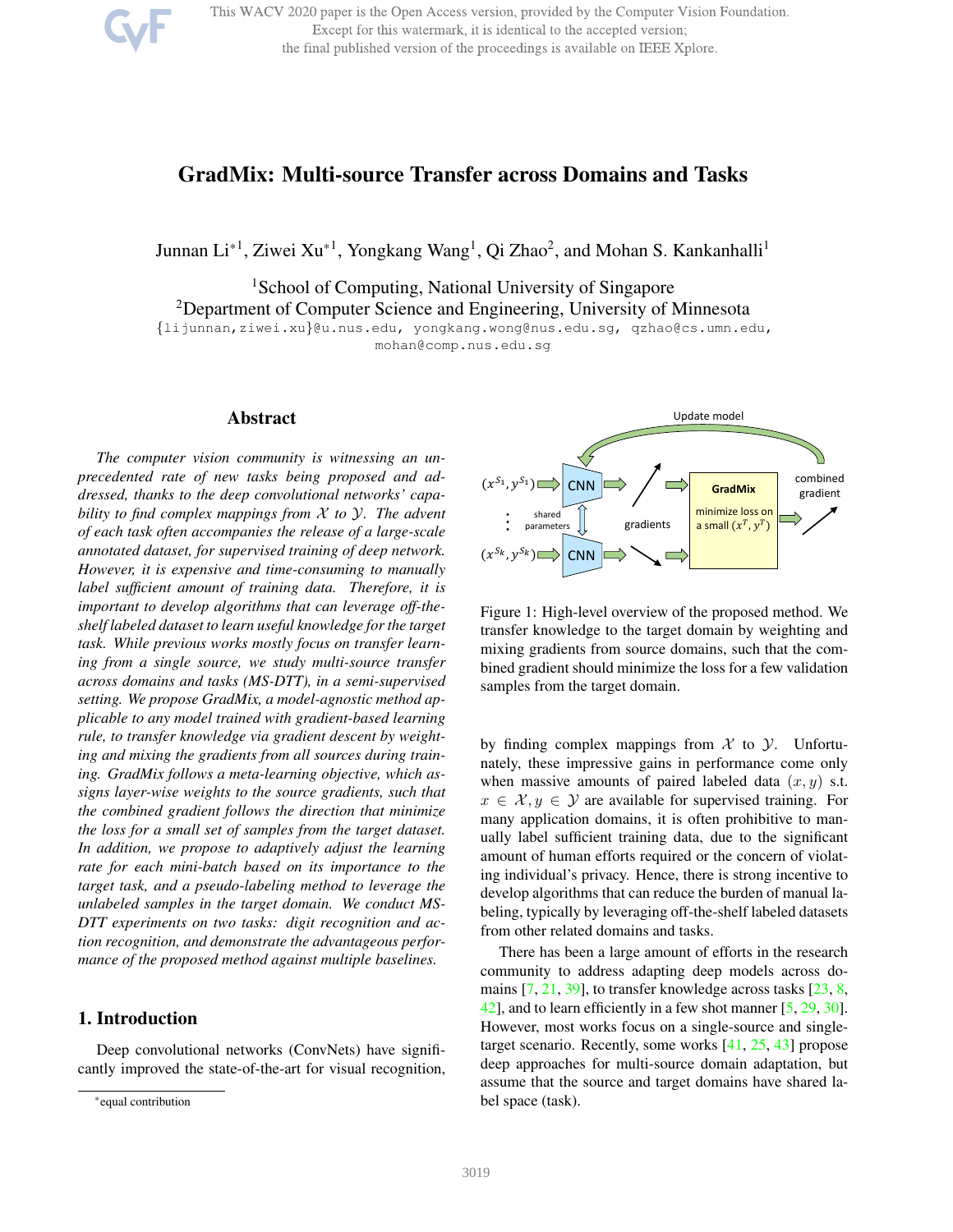In many computer vision applications, there often exist multiple labeled datasets available from different domains and/or tasks related to the target application. Hence, it is important and practically valuable that we can transfer knowledge from as many source datasets as possible. In this work, we formalize this problem as multi-source domain and task transfer (MS-DTT). Given a set of labeled source dataset,  $S = \{S_1, S_2, ..., S_k\}$ , we aim to transfer knowledge to a sparsely labeled target dataset  $T$ . Each source dataset  $S_i$ could come from a different domain compared to  $\mathcal{T}$ , having a different task, or different in both domain and task. We focus on a semi-supervised setting where only few samples in  $\tau$  have labels.

Most works achieve domain transfer by aligning the feature distribution of source domain and target domain [20, 21, 7, 38, 25, 41]. However, this method could be suboptimal for MS-DTT. The reason is that in MS-DTT, the distribution of source data  $p(x^{S_i}, y^{S_i})$  and target data  $p(x^{\mathcal{T}}, y^{\mathcal{T}})$ could be significantly different in both input space and label space, thus feature alignment may generate indiscriminative features for the target classes. In addition, feature alignment introduces additional layers and loss terms, which require careful design to perform well.

In this work, we propose a generic and scalable method, namely GradMix, for semi-supervised MS-DTT. GradMix is a model-agnostic method, applicable to any model that uses gradient-based learning rule. Our method does not introduce extra layers or loss functions for feature alignment. Instead, we perform knowledge transfer via gradient descent, by weighting and mixing the gradients from all the source datasets during training. We follow a meta-learning paradigm and model the most basic assumption: *the combined gradient should minimize the loss for a set of unbiased samples from the target dataset* [31]. We propose an online method to weight and mix the source gradients at each training iteration, such that the knowledge most useful for the target task is preserved through the gradient update. Our method can adaptively adjust the learning rate for each mini-batch based on its importance to the target task. In addition, we propose a pseudo-labeling method based on model ensemble to learn from the unlabeled data in target domain. We perform extensive experiments on two sets of MS-DTT task, including digit recognition and action recognition, and demonstrate the advantageous performance of the proposed method compared to multiple baselines.

## 2. Related Work

## 2.1. Domain Adaptation

Domain adaptation seeks to address the domain shift problem [4] and learn from source domain a model that performs well on the target domain. Most existing works focus on aligning the feature distribution of the source domain and the target domain. Several works attempt to learn domain-invariant features by minimizing Maximum Mean Discrepancy [20, 21, 36]. Other methods propose adversarial discriminative models, which try to learn domainagnostic representations by maximizing a domain confusion loss [7, 38, 23].

Recently, multi-source domain adaptation with deep model has been studied. Mancini *et al*. [25] use DAlayers [3, 18] to minimize the distribution discrepancy of network activations. Xu *et al*. [41] propose multi-way adversarial domain discriminator that minimizes the domain discrepancies between the target and each of the sources. Zhao *et al*. [43] propose multisource domain adversarial networks that approach domain adaptation by optimizing domain-adaptive generalization bounds. However, all of these methods  $[25, 41, 43]$  assume that the source and target domains have a shared label space.

## 2.2. Transfer Learning.

Transfer learning extends domain adaptation into more general cases, where the source and target domain could be different, in both input space and label space [28, 40, 16, 14]. In computer vision, transfer learning has been widely studied to overcome the deficit of labeled data by adapting models trained for other tasks. With the advance of deep supervised learning, ConvNets trained on large datasets such as ImageNet [32] have achieved state-of-the-art performance when transfered to other tasks (*e.g*. object detection  $[8]$ , semantic segmentation  $[19]$ , etc.) by simple finetuning. In this work, we focus on the setting where source and target domains have the same input space and different label spaces.

#### 2.3. Meta-Learning.

Meta-learning aims to utilize knowledge from past experiences to learn quickly on target tasks, from only a few annotated samples. Meta-learning generally seeks performing the learning at a level higher than where conventional learning occurs, *e.g*. learning the update rule of a learner [29], or finding a good initialization point that is more robust [17] or can be easily fine-tuned [5]. Li *et al*. [13] propose a meta-learning method to train models with good generalization ability to novel domains. Franceschi *et al*. [6] introduce a framework based on bilevel programming that unifies gradient-based hyperparameter optimization and metalearning. Sun *et al*. [37] propose a meta-transfer learning method to address the few-shot learning task. Ren *et al*. [31] propose example reweighting in a meta-learning framework. Our method follows the meta-learning paradigm that uses validation loss as the meta-objective. However, different from [31] which reweight samples in a batch for robust learning against noise, we reweight source domain gradients layer-wise for transfer learning. Gradient alignment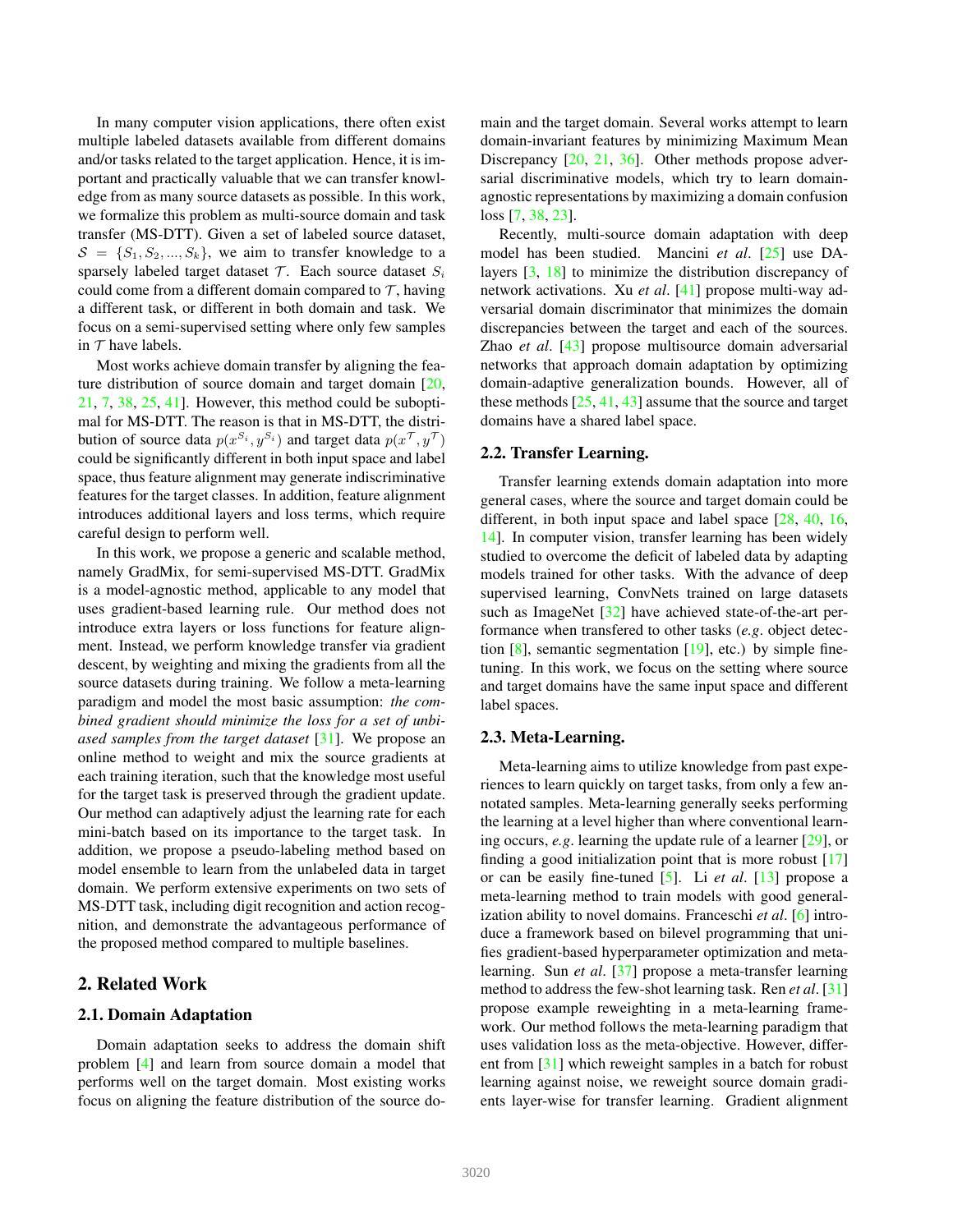has also been used to enhance learning congruency in [22].

## 3. Method

## 3.1. Problem Formulation

We first formally introduce the semi-supervised MS-DTT problem. Assume that there exists a set of  $k$  source domains  $S = \{S_1, S_2, ..., S_k\}$  and a target domain  $\mathcal{T}$ . Each source domain  $S_i$  contains  $N^{S_i}$  images,  $x^{S_i} \in \mathcal{X}^{S_i}$ , with associated labels  $y^{S_i} \in \mathcal{Y}^{S_i}$ . Similarly, the target domain consists of  $N^{\mathcal{T}}$  unlabeled images,  $x^{\mathcal{T}} \in \mathcal{X}^{\mathcal{T}}$ , as well as  $M^{\mathcal{T}}$ labeled images with associated labels  $y^\mathcal{T} \in \mathcal{Y}^\mathcal{T}$ . We assume target domain is only sparsely labeled, *i.e.*  $M^{\mathcal{T}} \ll N^{\mathcal{T}}$ . Our goal is to learn a strong target classifier that can predict labels  $y^{\tau}$  given  $x^{\tau}$ .

Different from standard domain adaptation approaches that assume a shared label space between each source and target domain ( $\mathcal{Y}^{S_i} = \mathcal{Y}^{\mathcal{T}}$ ), we study the problem of joint transfer across domains and tasks. In our setting, only one of the source domain needs to have the same label space as the target domain ( $\exists S_i$  *s.t.*  $\mathcal{Y}^{S_i} = \mathcal{Y}^{\mathcal{T}}$ ). Other source domains could either have a partially overlapping label space with the target domain  $(y^{S_i} \cap y^{\mathcal{T}} \subset y^{\mathcal{T}}$  and  $y^{S_i} \cap y^{\mathcal{T}} \neq \varnothing$ ), or a non-overlapping label space  $(\mathcal{Y}^{S_i} \cap \mathcal{Y}^T = \varnothing)$ .

## 3.2. Meta-learning Objective

Let Θ denote the network parameters for our model. We consider a loss function  $\mathcal{L}(x, y; \Theta) = f(\Theta)$  to minimize during training. For deep networks, stochastic gradient descent (SGD) or its variants are commonly used to optimize the loss functions. At every step  $n$  of training, we forward a mini-batch of samples from each of the source domain  $\{S_i\}_{i=1}^k$ , and apply back-propagation to calculate the gradients w.r.t the parameters  $\Theta_n$ ,  $\nabla f_{s_i}(\Theta_n)$ . The parameters are then adjusted according to the sum of the source gradients. For example, for vanilla SGD:

$$
\Theta_{n+1} = \Theta_n - \alpha \sum_{i=1}^{k} \nabla f_{s_i}(\Theta_n), \tag{1}
$$

where  $\alpha$  is the learning rate.

In semi-supervised MS-DTT, we also have a small validation set  $V$  that contains few labeled samples from the target domain. We want to learn a set of weights for the source gradients,  $w = \{w_{s_i}\}_{i=1}^k$ , such that when taking a gradient descent using their weighted combination  $\sum_{i=1}^{k} w_{s_i} \nabla f_{s_i}(\Theta_n)$ , the loss on the validation set is minimized:

$$
\Theta^*(w) = \Theta_n - \alpha \sum_{i=1}^k w_{s_i} \nabla f_{s_i}(\Theta_n), \tag{2}
$$

$$
w^* = \underset{w,w \ge 0}{\arg \min} f_{\mathcal{V}}(\Theta^*(w)) \tag{3}
$$

#### 3.3. Layer-wise Gradient Weighting

Calculating the optimal  $w^*$  requires two nested loops of optimization, which can be computationally expensive. Here we propose an approximation to the above objective. At each training iteration  $n$ , we do a forward-backward pass using the small validation set  $V$  to calculate the gradient,  $\nabla f_{\mathcal{V}}(\Theta_n)$ . We take a first-order approximation and assume that adjusting  $\Theta_n$  in the direction of  $\nabla f_v(\Theta_n)$  can minimize  $f_v(\Theta_n)$ . Therefore, we find the optimal  $w^*$  by maximizing the cosine similarity between the combined source gradient and the validation gradient:

$$
w^* = \underset{w,w \ge 0}{\arg \max} \operatorname{cossim} \left[ \sum_{i=1}^k w_{s_i} \nabla f_{s_i}(\Theta_n), \nabla f_{\mathcal{V}}(\Theta_n) \right],
$$
\n(4)

where the cosine similarity between two vectors is defined as:

$$
\text{cossim}[a, b] = \frac{a \cdot b}{\|a\| \|b\|}.\tag{5}
$$

Instead of using a global weight value for each source gradient, we propose a layer-wise gradient weighting, where the gradient for each network layer are weighted separately. This enables a finer level of gradient combination. Specifically, in our MS-DTT setting, all source domains and the target domain share the same parameters up to the last fully-connected (fc) layer, which is task-specific (the target domain shares its last layer only with the source domain that has the same label space as the target). Therefore, for each layer *l* with parameter  $\theta^l$ , and for each source domain  $S_i$ , we have a corresponding weight  $w_{s_i}^l$ . We can then write Equation 4 as:

$$
w^* = \underset{w,w \ge 0}{\arg \max} \sum_{l=1}^{L-1} \operatorname{cossim} \left[ \sum_{i=1}^k w_{s_i}^l \nabla f_{s_i}(\theta_n^l), \nabla f_{\mathcal{V}}(\theta_n^l) \right],
$$
(6)

where  $L$  is the total number of layers for the ConvNet. We constrain  $w_{s_i}^l \geq 0$  for all i and l, since negative gradient update can usually result in unstable behavior. To efficiently solve the above constrained non-linear optimization problem, we utilize a sequential quadratic programming method, SLSQP, implemented in NLopt [10].

In practice, we normalize the weights for each layer across all source domains so that they sum up to one:

$$
\tilde{w}_{s_i}^l = \frac{w_{s_i}^l}{\sum_{i=1}^k w_{s_i}^l} \tag{7}
$$

The computational overhead of GradMix mainly comes from optimizing w and calculating  $\nabla f_v$ . Compared to source-only training, GradMix increases the training time per-batch by approximately 40%.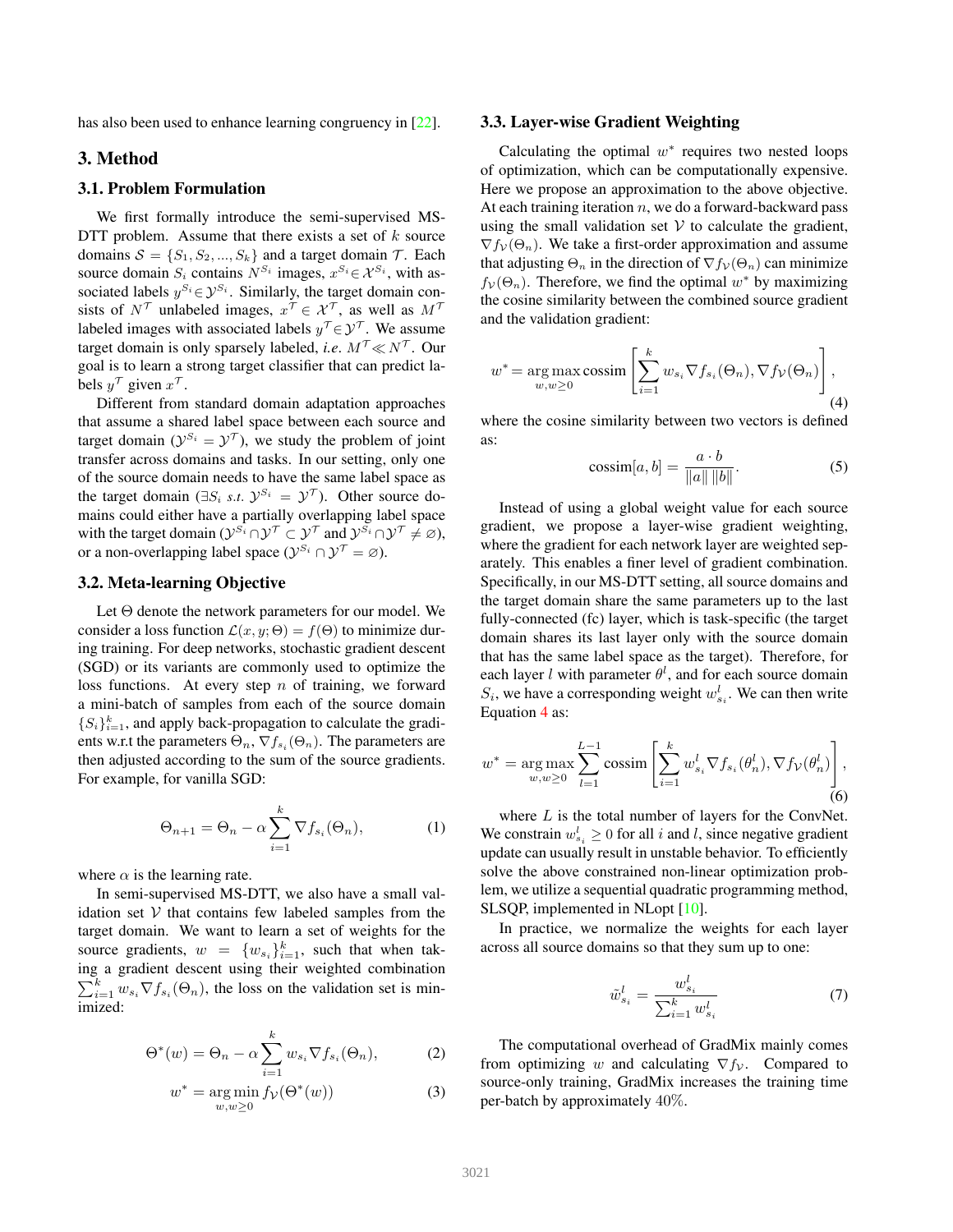#### 3.4. Adaptive Learning Rate

Intuitively, certain mini-batches from the source domains contain more useful knowledge that can be transferred to the target domain, whereas some mini-batches contain less. Therefore, we want to adaptively adjust our training to pay more attention to the important mini-batches. To this end, we measure the importance score  $\rho$  of a minibatch using the cosine similarity between the optimally combined gradient and the validation gradient:

$$
\rho = \sum_{l=1}^{L-1} \text{cossim} \left[ \sum_{i=1}^{k} \tilde{w}_{s_i}^l \nabla f_{s_i}(\theta_n^l), \nabla f_{\mathcal{V}}(\theta_n^l) \right] \quad (8)
$$

Based on  $\rho$ , we calculate a scaling term  $\eta$  bounded between 0 and 1:

$$
\eta = \frac{1}{1 + e^{-(\beta \rho - \gamma)}},\tag{9}
$$

where  $\beta$  controls the rate of saturation for  $\eta$ , and  $\gamma$  controls the shift along the horizontal axis (*i.e.* when  $\beta \rho = \gamma$ ,  $\eta =$ 0.5). We determine the value of  $\beta$  and  $\gamma$  empirically through experiments.

Finally, we multiply  $\eta$  to the learning rate  $\alpha$ , and perform SGD to update the parameters:

$$
\theta_{n+1}^l = \theta_n^l - \eta \alpha \sum_{i=1}^k \tilde{w}_{s_i}^l \nabla f_{s_i}(\theta_n^l), \text{ for } l = 1, 2, ..., L - 1
$$
\n(10)

### 3.5. Pseudo-label with Ensembles

In our semi-supervised MS-DTT setting, there also exists a large set of unlabeled images in the target domain, denoted as  $\mathcal{U} = \{ (x_n^{\mathcal{T}}) \}_{n=1}^{N^{\mathcal{T}}}$ . We want to learn targetdiscriminative knowledge from  $U$ . To achieve this, we propose a method to calculated pseudo-labels  $\hat{y}_n^{\mathcal{T}}$  for the unlabeled images, and construct a pseudo-labeled dataset  $S_u = \{ (x_n^{\mathcal{T}}, \hat{y}_n^{\mathcal{T}}) \}_{n=1}^{N^p}$ . Then we leverage  $S_u$  using the same gradient mixing method as described above. Specifically, we consider to minimize a loss  $\mathcal{L}_u(x, \hat{y}; \Theta)$  during training where  $(x, \hat{y}) \in S_u$ . At each training iteration n, we sample a mini-batch from  $S_u$ , calculate the gradient  $\nabla f_{s_u}(\Theta_n)$ , and combine it with the source gradients  $\{\nabla f_{s_i}(\Theta_n)\}_{i=1}^k$  using the proposed layer-wise weighting method.

In order to acquire the pseudo-labels, we perform a first step to train a model using the source domain datasets following the proposed gradient mixing method, and use the learned model to label  $U$ . However, the learned model would inevitably create some false pseudo-labels. Previous studies found that ensemble of models helps to produce more reliable pseudo-labels [34, 11]. Therefore, in our first step, we train multiple models with different combination of  $\beta$  and  $\gamma$  in Equation 9. Then we pick the top R models with the best accuracies on the hyper-validation set (we

set  $R = 3$  in our experiments), and use their ensemble to create pseudo-labels. The difference in hyper-parameters during training ensures that different models learn significantly different sets of weight, hence the ensemble of their prediction is less biased.

Here we propose two approaches to create pseudo-labels, namely hard label and soft label:

Hard label. Here, we assume that the pseudo-label is more likely to be correct if all the models can reach an agreement with high confidence. We assign a pseudo-label  $\hat{y} = C$  to an image  $x \in U$ , where C is a class index, if the two following conditions are satisfied. First, all of the R models should predict  $C$  as the class with maximum probability. Second, for all models, the probability for C should exceed certain threshold, which is set as 0.8 in our experiments. If these two conditions are satisfied, we will add  $(x, \hat{y})$  into  $S_u$ . During training, the loss  $\mathcal{L}_u(x, \hat{y}; \Theta)$  is the standard cross entropy loss.

**Soft label.** Let  $p_r$  denote the output from the r-th model's softmax layer for an input  $x$ , which represents the probability over classes. We calculate the average of  $p_r$ across all of the  $R$  models as the soft pseudo-label for  $x$ , *i.e.*  $\hat{y} = \frac{1}{R} \sum_{r=1}^{R} p_r$ . Every unlabeled image  $x \in \mathcal{U}$  will be assigned a soft label and added to  $S_u$ . During training, let  $p_{\Theta}$  be the output probability from the model, we want to minimize the KL-divergence between  $p_{\Theta}$  and the soft pseudo-label for all pairs  $(x, \hat{y}) \in S_u$ . Therefore, the loss is  $\mathcal{L}_u(x, \hat{y}; \Theta) = D_{KL}(p_{\Theta}, \hat{y}).$ 

For both hard label and soft label approach, after getting the pseudo-labels, we train a model from scratch using all available datasets  $\{S_i\}_{i=1}^k$ ,  $S_u$  and  $\mathcal V$ . Since the proposed gradient mixing method relies on  $V$  to estimate the model's performance on the target domain, we enlarge the size of  $V$  to 100 samples per class, by adding hard-labeled images from  $S_u$  using the method described above. The enlarged  $V$  can represent the target domain with less bias, which helps to calculate better weights on the source gradients, such that the model's performance on the target domain is maximized.

#### 3.6. Incorporating Semi-supervised Learning

We can further exploit the unlabeled target domain data  $U$  by leveraging semi-supervised learning (SSL) methods. Specifically, we incorporate two state-of-the-art SSL methods, virtual adversarial training  $[26]$  and MixMatch  $[2]$ , into our GradMix method, by adding an additional unlabeled loss term on  $U$  during training. The details of the unlabeled loss can be found in the original papers [26, 2].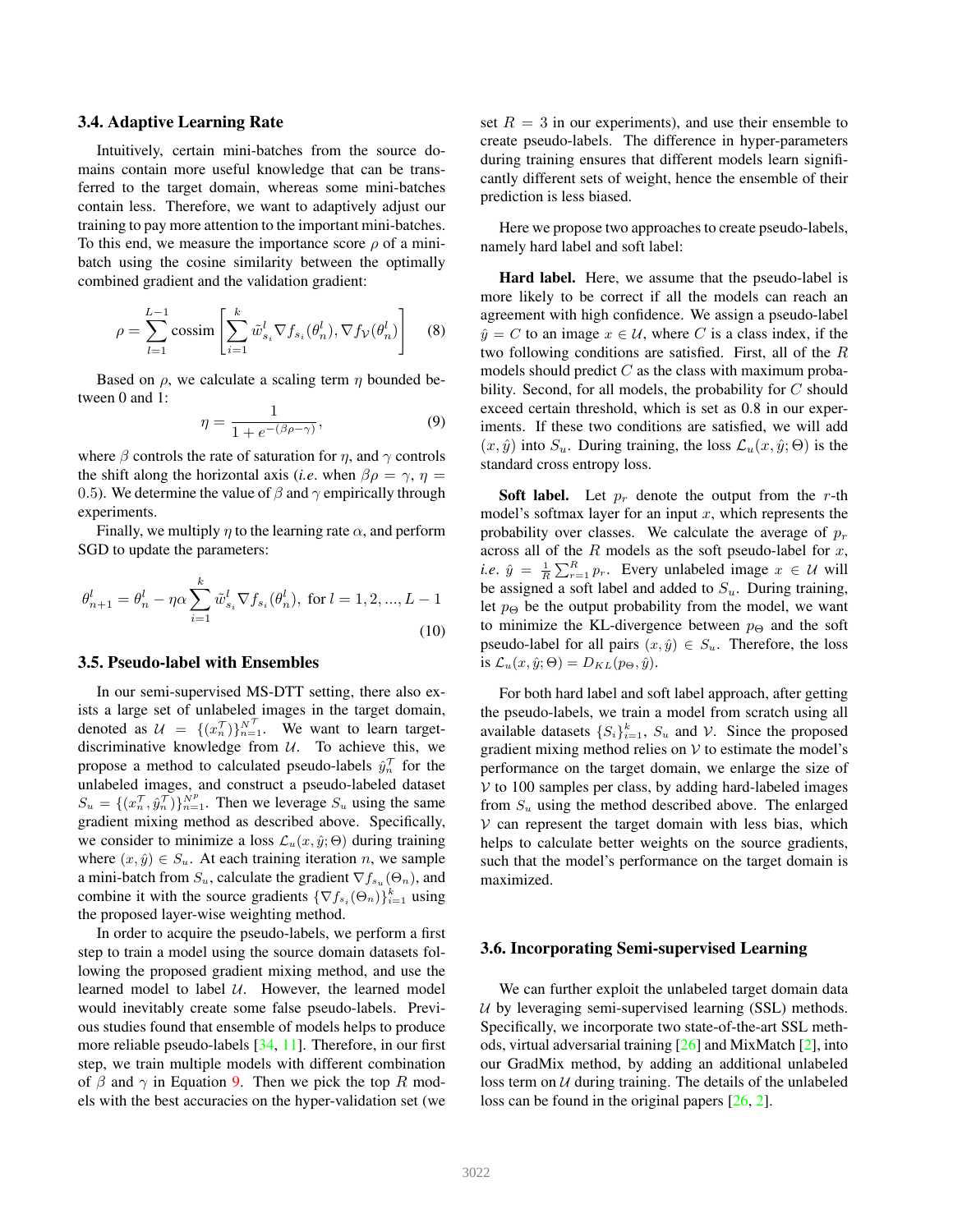

Figure 2: An illustration of the two experimental settings for multi-source domain and task transfer (MS-DTT). Our method effectively transfers knowledge from multiple sources to the target task.

## 4. Experiment

## 4.1. Experimental Setup

Datasets. In our experiment, we perform MS-DTT across two different groups of data settings, as shown in Figure 2. First, we do transfer learning across different digit domains using MNIST [12] and Street View House Numbers (SVHN) [27]. MNIST is a popular benchmark for handwritten digit recognition, which contains a training set of 60,000 examples and a test set of 10,000 examples. SVHN is a realword dataset consisting of images with colored background and blurred digits. It has 73,257 examples for training and 26,032 examples for test.

For our second setup, we study MS-DTT from human activity images in MPII dataset [1] and human action images from the Web (BU101 dataset) [24], to video action recognition using UCF101 [35] dataset. MPII dataset consists of 28,821 images covering 410 human activities including home activities, religious activities, occupation, etc. UCF101 is a benchmark action recognition dataset collected from YouTube. It has 13,320 videos from 101 action categories, captured under various lighting conditions with camera motion and occlusion. We take the first split of UCF101 for our experiment. BU101 contains 23,800 images collected from the Web, with the same action categories as UCF101. It contains professional photos, commercial photos, and artistic photos, which differ significantly from video frames.

Network and implementation details. For digit recognition, we use the same ConvNet architecture as [23], which has 4 Conv layers and 2 fc layers. We randomly initialize the weights, and train the network using SGD with learning rate  $\alpha = 0.05$ , and a momentum of 0.9. For fine-tuning we reduce the learning rate to 0.005. For action recognition, we use ResNet-18 [9] architecture. We initialize the network with ImageNet pre-trained weights, which is important for all baseline methods to perform well. The learning rate is 0.001 for training and 5e−5 for fine-tuning.

## 4.2. SVHN 5-9 + MNIST 0-4  $\rightarrow$  MNIST 5-9

Experimental setting. In this experiment, we define four sets of training data: (1) labeled images of digits 5-9 from the training split of SVHN dataset as the first source  $S_1$ , (2) labeled images of digits 0-4 from the training split of MNIST dataset as the second source  $S_2$ , (3) few labeled images of digits 5-9 from the training split of MNIST dataset as the validation set  $V$ , (4) unlabeled images from the rest of the training split of MNIST 5-9 as  $U$ . We subsample k examples from each class of MNIST 5-9 to construct the unbiased validation set  $V$ . We experiment with  $k = 2, 3, 4, 5$ , which corresponds to 10, 15, 20, 25 labeled examples. Since  $V$  is randomly sampled, we repeat our experiment 10 times with different  $V$ . In order to monitor training progress and tune hyper-parameters (*e.g.*  $\alpha$ ,  $\beta$ ,  $\gamma$ ), we split out another 1000 labeled samples from MNIST 5-9 as the hyper-validation set. The hyper-validation set is the traditional validation set and is fixed across 10 runs.

Baselines. We compare the proposed method to multiple baseline methods:

• *Target only:* the model is trained using  $V$ .

• *Source only*: the model is trained using  $S_1$  and  $S_2$  without gradient reweighting.

• *Fine-tune*: the *Source only* model is fine-tuned using V.

• *MME* [33]: Minimax Entropy is a state-of-the-art method for single-source semi-supervised domain adaptation. We use  $S_1$  (SVHN 5-9) as the source domain because it is has the same label space as the target task.

• *MDDA* [25]: Multi-domain domain alignment layers that shift the network activations for each domain using a parameterized transformation equivalent to batch normalization.

• *DCTN* [41]: Deep Cocktail Network, which uses multiway adversarial adaptation to align the distribution of multiple source domains and the target domain.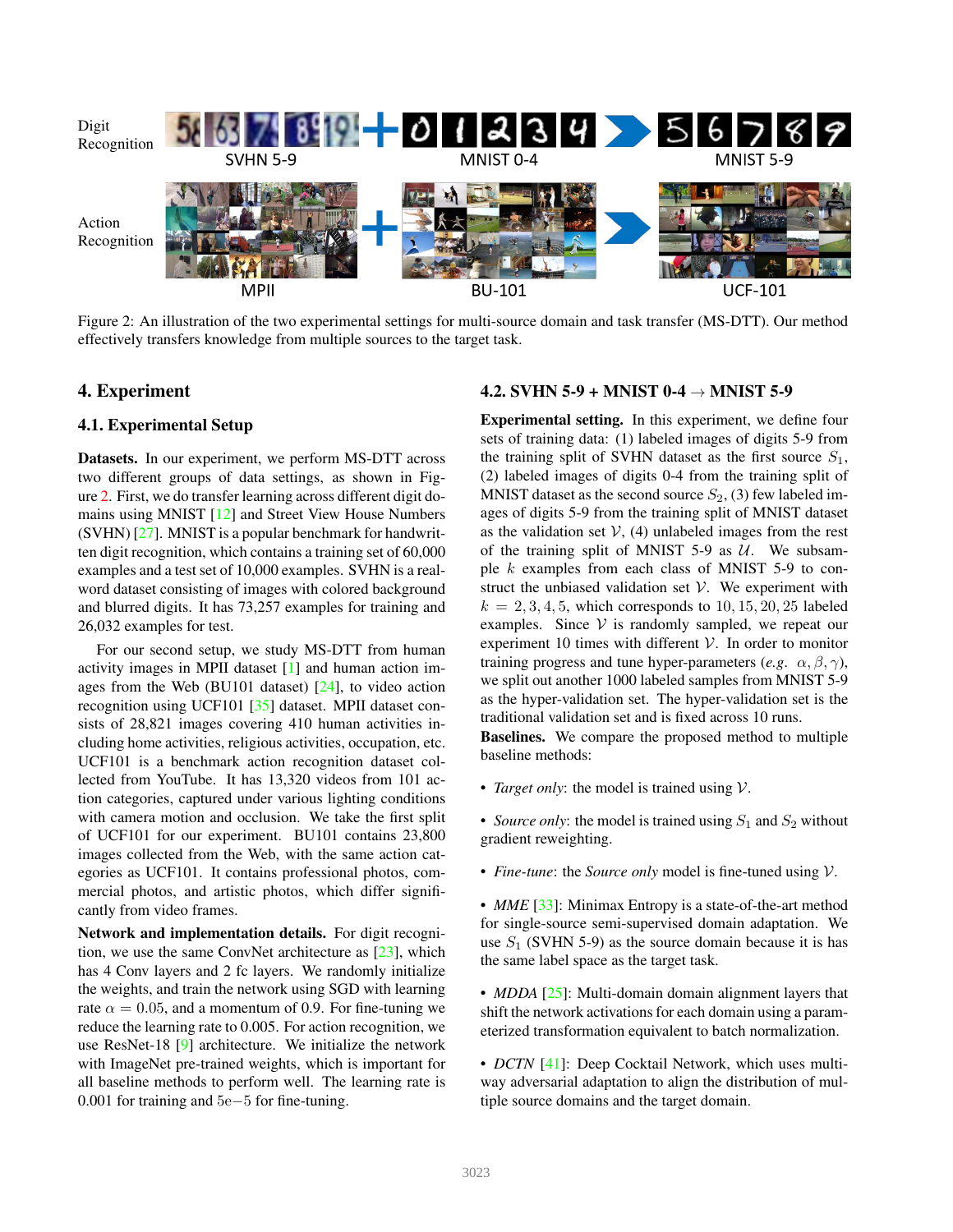Table 1: Classification accuracy (%) of the baselines and our method on the test split of MNIST 5-9. We report the mean and the standard error of each method across 10 runs with different randomly sampled  $\mathcal{V}$ .

| <b>Method</b>           | <b>Datasets</b>                      | $k=2$            | $k=3$            | $k=4$            | $k=5$            |
|-------------------------|--------------------------------------|------------------|------------------|------------------|------------------|
| Target only             | ν                                    | $71.35 \pm 1.85$ | $77.15 \pm 1.36$ | $81.43 \pm 1.41$ | $84.83 \pm 1.10$ |
| Source only             | $S_1, S_2$                           | 82.39            | 82.39            | 82.39            | 82.39            |
| Fine-tune               | $S_1, S_2, V$                        | $89.94 \pm 0.35$ | $89.86 \pm 0.46$ | $90.89 + 0.48$   | $91.96 \pm 0.39$ |
| GradMix SGD [31]        | $S_1, S_2, V$                        | $89.30 \pm 0.73$ | $89.78 + 0.72$   | $91.70 \pm 0.45$ | $92.05 \pm 0.29$ |
| GradMix w/o AdaLR       | $S_1, S_2, V$                        | $90.10 \pm 0.37$ | $90.22 + 0.62$   | $92.14 \pm 0.43$ | $92.92 \pm 0.29$ |
| GradMix                 | $S_1, S_2, V$                        | $91.17 + 0.37$   | $91.45 + 0.52$   | $92.14 + 0.40$   | $93.06 + 0.46$   |
| <b>MME</b> [33]         | $S_1, V, U$                          | $90.25 \pm 0.31$ | $90.37 \pm 0.36$ | $91.38 \pm 0.29$ | $91.76 \pm 0.24$ |
| MDDA $[25]$             | $S_1, S_2, V, U$                     | $90.23 + 0.40$   | $90.28 + 0.50$   | $91.45 \pm 0.37$ | $91.85 \pm 0.31$ |
| DCTN [41]               | $S_1, S_2, \mathcal{V}, \mathcal{U}$ | $91.81 + 0.26$   | $92.34 + 0.28$   | $92.42 + 0.39$   | $92.97 + 0.37$   |
| GradMix w/soft label    | $S_1, S_2, V, U$                     | $94.62 \pm 0.18$ | $95.03 \pm 0.30$ | $95.26 \pm 0.17$ | $95.74 + 0.21$   |
| GradMix w/ hard label   | $S_1, S_2, V, U$                     | $96.02 \pm 0.24$ | $96.24 \pm 0.33$ | $96.63 \pm 0.17$ | $96.84 + 0.20$   |
| GradMix w/ VAT $[26]$   | $S_1, S_2, V, U$                     | $96.23 \pm 0.21$ | $96.35 \pm 0.31$ | $96.87 + 0.19$   | $96.94 + 0.20$   |
| GradMix w/ MixMatch [2] | $S_1, S_2, V, U$                     | $96.30 + 0.23$   | $96.43 + 0.32$   | $96.85 \pm 0.19$ | $97.02 \pm 0.21$ |

We also evaluate different variants of our model with and without certain component to show its effect:

• *GradMix SGD*: instead of calculating the optimal weights  $w^*$  by maximizing cosine similarity of gradients (Equation  $\overline{6}$ ), we follow the method in [31] and perform SGD on w to directly minimize the validation error in Equation  $3$ .

- *GradMix w/o AdaLR*: the method in Section 3.3 without the adaptive learning rate (Section 3.4).
- *GradMix*: the proposed method that uses  $S_1, S_2$  and V during training.
- *GradMix w/ hard label*: using the hard label approach to create pseudo-labels for  $U$ , and train a model with all available datasets.
- *GradMix w/ soft label*: using the soft label approach to create pseudo-labels for  $U$ , and train a model with all available datasets.
- *GradMix w/ VAT*: incorporating VAT [26] into GradMix.

• *GradMix w/ MixMatch*: incorporating MixMatch [2] into GradMix.

Results. Table 1 shows the results for methods described above. We report the mean and standard error of classification accuracy across 10 runs with randomly sampled  $V$ . Methods in the upper part of the table do not use the unlabeled target domain data  $U$ . Among these methods, the proposed GradMix has the best performance. If we remove the adaptive learning rate, the accuracy would decrease. As expected, the performance improves as  $k$  increases, which indicates more samples in  $V$  can help the GradMix method to better combine the gradients during training.



Figure 3: Loss on the hyper-validation set as training proceeds on digit recognition task. Top row is with  $k = 2$ whereas the bottom row is with  $k = 5$ . We define 1 epoch as training for 100 mini-batches (gradient descents).

The lower part of the table shows methods that leverage the unlabeled target data  $U$ . MME [33] only uses  $S_1$ , whereas other methods use both  $S_1$  and  $S_2$ . The proposed GradMix without  $U$  can achieve comparable performance with state-of-the-art baselines that use  $U$  (MME, MDDA and DCTN). Using pseudo-label with model ensemble significantly improves performance compared to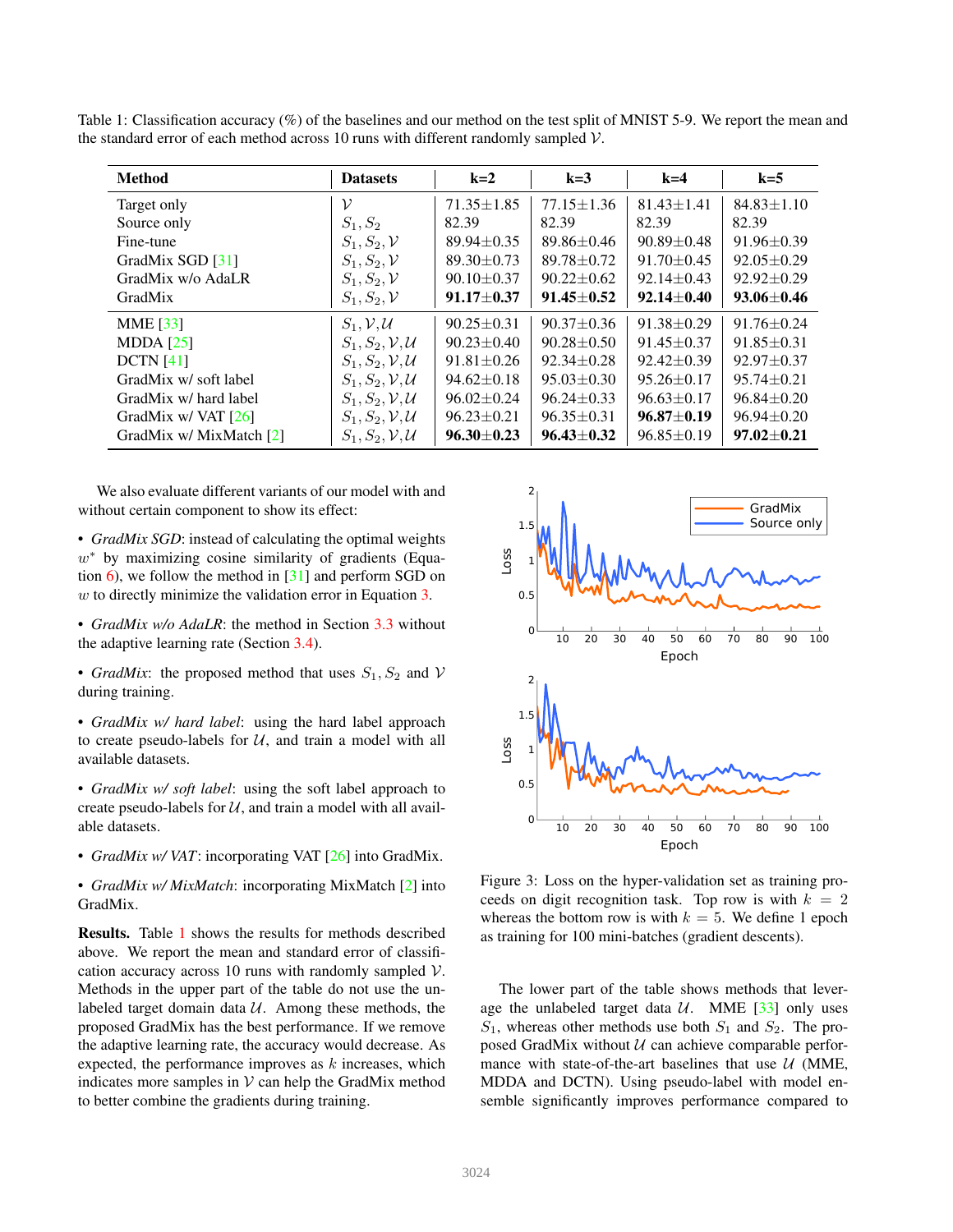Table 2: Results of GradMix using different  $\beta$  and  $\gamma$  when  $k = 3$ . Numbers indicate the test accuracy (%) on MNIST 5-9 (averaged across 10 runs). The ensemble of the top three models is used to create pseudo-labels.

| $\gamma = 0$   $\gamma = 0.1$   $\gamma = 0.2$   $\gamma = 0.3$   $\gamma = 0.4$   $\gamma = 0.5$   $\gamma = 0.6$   $\gamma = 0.7$  <br>$\gamma = 0.8$ |       |       |       |       |       |       |       |       |       |
|---------------------------------------------------------------------------------------------------------------------------------------------------------|-------|-------|-------|-------|-------|-------|-------|-------|-------|
| $\beta=5$                                                                                                                                               | 90.92 | 90.96 | 90.95 | 90.58 | 90.75 | 90.75 | 90.51 | 90.63 | 91.12 |
| $\beta=6$                                                                                                                                               | 90.41 | 90.75 | 89.95 | 90.79 | 90.59 | 89.95 | 90.58 | 90.63 | 90.56 |
| $\beta = 7$                                                                                                                                             | 89.76 | 90.44 | 90.42 | 90.94 | 90.28 | 90.40 | 90.52 | 90.70 | 90.66 |
| $\beta = 8$                                                                                                                                             | 90.05 | 90.89 | 90.93 | 90.57 | 90.77 | 90.69 | 89.99 | 90.58 | 90.71 |
| $\beta=9$                                                                                                                                               | 90.32 | 90.70 | 90.48 | 90.94 | 90.47 | 90.92 | 90.20 | 90.23 | 90.86 |
| $\beta=10$                                                                                                                                              | 90.52 | 90.03 | 89.67 | 90.01 | 89.84 | 90.51 | 91.45 | 90.58 | 90.70 |

baseline methods. Comparing soft label to hard label, the hard label approach achieves better performance. More detailed results about model ensemble for pseudo-labeling is shown later in the ablation study. Furthermore, both VAT [26] and MixMatch [2] can achieve performance improvement by effectively utilizing the unlabeled data  $U$ .

Ablation Study. In this section, we perform ablation experiments to demonstrate the effectiveness of our method and the effect of different hyper-parameters. First, Figure 3 shows two examples of the hyper-validation loss as training proceeds. We show the loss for the *Source only* baseline and the proposed GradMix, where we perform hyper-validation every 100 mini-batches (gradient descents). In both examples with different  $k$ , GradMix achieves a quicker and steadier decrease in the hyper-validation loss.

In Table 2, we show the results using GradMix with different combination of  $\beta$  and  $\gamma$  when  $k = 3$ . We perform a grid search with  $\beta = [5, 6, ..., 10]$  and  $\gamma = [0, 0.1, ..., 0.8]$ . The accuracy is the highest for  $\beta = 10$  and  $\gamma = 0.6$ . The top three models are selected for ensemble to create pseudolabels for the unlabeled set  $U$ .

In addition, we perform experiments with various number of models used for ensemble when creating pseudolabels for the unlabeled set  $U$ . Figure 4 shows the results for  $R = 1, 2, 3, 4, 5$  across all values of k.  $R = 3$  has the best overall performance and a moderate computational cost. Therefore, we use the ensemble of the top three models to create reliable pseudo-labels.

#### 4.3. MPII + BU101  $\rightarrow$  UCF101

Experimental setting. In the action recognition experiment, we have four sets of training data similar to the digit recognition experiment, which include (1)  $S_1$ : labeled images from the training split of MPII, (2)  $S_2$ : labeled images from the training split of BU101, (3)  $\mathcal{V}$ : k labeled video clips per class randomly sampled from the training split of UCF101, (4)  $U:$  unlabeled images from the rest of the training split of UCF101. We experiment with  $k = 3, 5, 10$ which corresponds to 303, 505, 1010 video clips. Each experiment is run two times with different  $V$ . We report the mean accuracy across the two runs for both per-frame clas-



Figure 4: Results of GradMix w/ hard label using various number of pre-trained models (R) for ensemble on digit recognition task. k is the number of labeled samples per class in  $V$ .

sification and per-video classification. Per-frame classification is the same as doing individual image classification for every frame in the video, and per-video classification is done by averaging the softmax score for all the frames in a video as the video's score.

Baselines. We compare our method with multiple baselines described in Section 4.2, including *Target only*, *Source only*, *Fine-tune*, *MDDA* [25] and *DCTN* [41]. In addition, we evaluate another baseline for knowledge transfer in action recognition, namely EnergyNet [15]: The ConvNet (ResNet-18) is first trained on MPII and BU101, then knowledge is transfered to UCF101 through spatial attention maps using a Siamese Energy Network.

Results. Table 3 shows the results for action recognition. *Target only* has better performance compared to *Source only* even for  $k = 3$ , which indicates a strong distribution shift between source data and target data for actions in the wild. For all values of  $k$ , the proposed GradMix outperforms baseline methods that use  $S_1$ ,  $S_2$  and  $\mathcal V$  for training in both per-frame and per-video accuracy. GradMix also has comparable performance with MDDA that uses the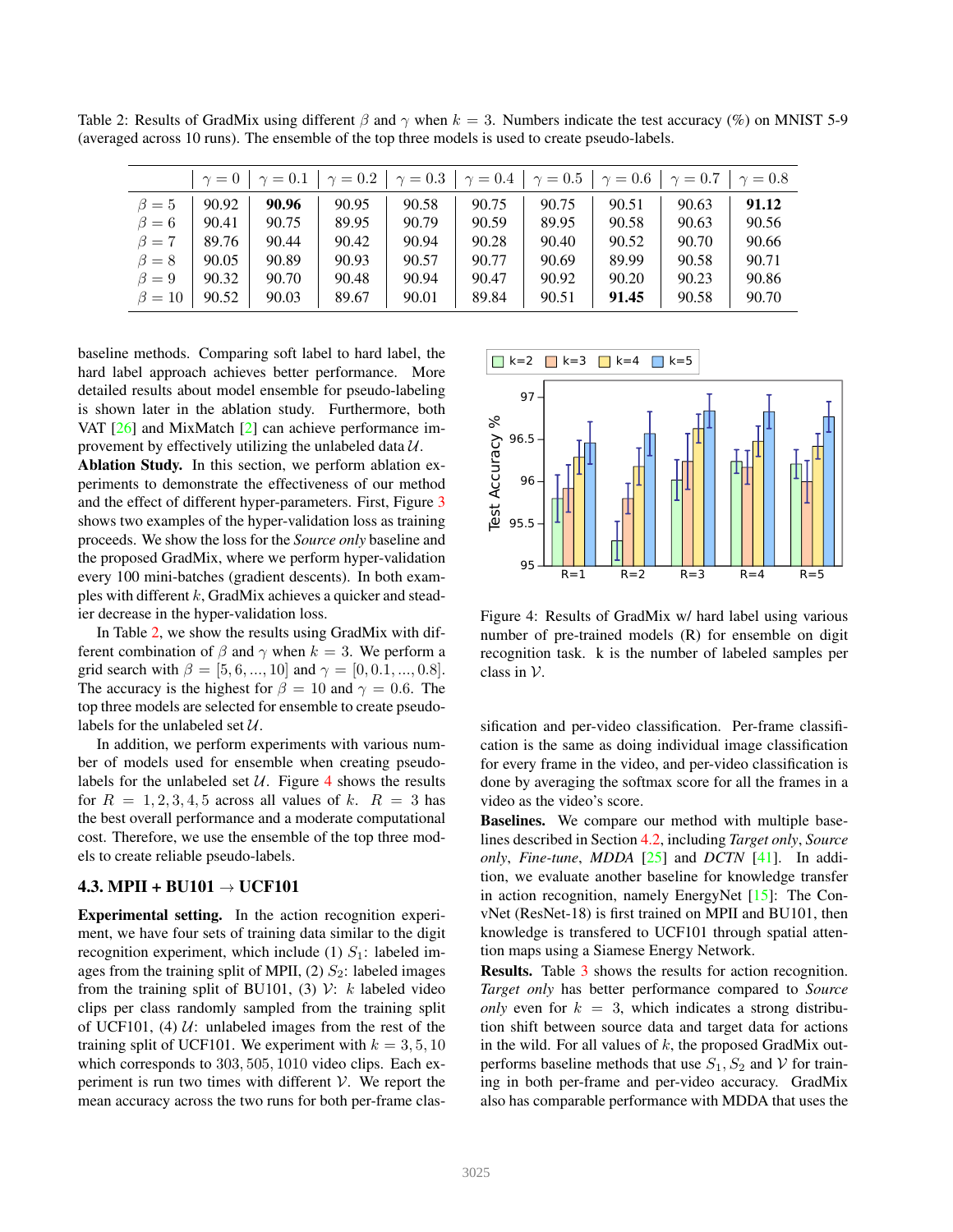Table 3: Classification accuracy (%) of the baselines and our method on the test split of UCF101. We report the mean accuracy of each method across two runs with different randomly sampled  $V$ .

| <b>Method</b>           | <b>Datasets</b>                      | per-frame |       |        | per-video |       |        |
|-------------------------|--------------------------------------|-----------|-------|--------|-----------|-------|--------|
|                         |                                      | $k=3$     | $k=5$ | $k=10$ | $k=3$     | $k=5$ | $k=10$ |
| Target only             | ν                                    | 42.58     | 53.31 | 63.05  | 43.74     | 55.50 | 64.74  |
| Source only             | $S_1, S_2$                           | 41.96     | 41.96 | 41.96  | 43.46     | 43.46 | 43.46  |
| Fine-tune               | $S_1, S_2, V$                        | 55.86     | 60.55 | 66.77  | 58.57     | 66.01 | 70.21  |
| EnergyNet [15]          | $S_1, S_2, V$                        | 55.93     | 60.82 | 66.73  | 58.70     | 66.23 | 70.25  |
| GradMix                 | $S_1, S_2, \mathcal{V}$              | 56.25     | 61.73 | 67.30  | 59.41     | 66.27 | 71.49  |
| MDDA $[25]$             | $S_1, S_2, \mathcal{V}, \mathcal{U}$ | 56.65     | 61.58 | 67.65  | 60.00     | 65.14 | 71.54  |
| DCTN [41]               | $S_1, S_2, V, U$                     | 57.88     | 61.97 | 68.46  | 61.64     | 66.59 | 72.85  |
| GradMix w/ hard label   | $S_1, S_2, V, U$                     | 68.92     | 68.76 | 69.25  | 72.58     | 72.34 | 73.48  |
| GradMix $w/$ VAT [26]   | $S_1, S_2, V, U$                     | 69.02     | 69.59 | 70.11  | 73.35     | 73.05 | 73.71  |
| GradMix w/ MixMatch [2] | $S_1, S_2, \mathcal{V}, \mathcal{U}$ | 69.33     | 69.88 | 70.09  | 73.57     | 73.46 | 73.68  |

unlabeled dataset  $U$ . The proposed pseudo-label method achieves significant gain in accuracy by assigning hard labels to  $U$  and learn target-discriminative knowledge from the pseudo-labeled dataset. Futhermore, performance improved is achieved by incorporating state-of-the-art semisupervised learning methods.

## 5. Conclusion

In this work, we propose GradMix, a method for semisupervised MS-DTT: multi-source domain and task transfer. GradMix assigns layer-wise weights to the gradients calculated from each source objective, in a way such that the combined gradient can optimize the target objective, measured by the loss on a small validation set. GradMix can adaptively adjust the learning rate for each mini-batch based on its importance to the target task. In addition, we assign pseudo-labels to the unlabeled samples using model ensembles, and consider the pseudo-labeled dataset as a source during training. We validate the effectiveness our method with extensive experiments on two MS-DTT settings, namely digit recognition and action recognition. GradMix is a generic framework applicable to any models trained with gradient descent. For future work, we intend to extend GradMix to other problems where labeled data for the target task is expensive to acquire, such as image captioning.

## Acknowledgment

This research is supported by the National Research Foundation, Prime Minister's Office, Singapore under its Strategic Capability Research Centres Funding Initiative. The computational work for this article was partially performed on resources of the National Supercomputing Centre, Singapore (https://www.nscc.sg).

### References

- [1] M. Andriluka, L. Pishchulin, P. V. Gehler, and B. Schiele. 2d human pose estimation: New benchmark and state of the art analysis. In *CVPR*, pages 3686–3693, 2014. 5
- [2] D. Berthelot, N. Carlini, I. J. Goodfellow, N. Papernot, A. Oliver, and C. Raffel. Mixmatch: A holistic approach to semi-supervised learning. In *NeurIPS*, 2019. 4, 6, 7, 8
- [3] F. M. Carlucci, L. Porzi, B. Caputo, E. Ricci, and S. R. Bulò. Autodial: Automatic domain alignment layers. In *ICCV*, pages 5077–5085, 2017. 2
- [4] G. Csurka. A comprehensive survey on domain adaptation for visual applications. In *Domain Adaptation in Computer Vision Applications*, pages 1–35. Springer, 2017. 2
- [5] C. Finn, P. Abbeel, and S. Levine. Model-agnostic metalearning for fast adaptation of deep networks. In *ICML*, pages 1126–1135, 2017. 1, 2
- [6] L. Franceschi, P. Frasconi, S. Salzo, R. Grazzi, and M. Pontil. Bilevel programming for hyperparameter optimization and meta-learning. In *ICML*, pages 1563–1572, 2018. 2
- [7] Y. Ganin and V. S. Lempitsky. Unsupervised domain adaptation by backpropagation. In *ICML*, pages 1180–1189, 2015. 1, 2
- [8] K. He, G. Gkioxari, P. Dollár, and R. B. Girshick. Mask R-CNN. In *ICCV*, pages 2980–2988, 2017. 1, 2
- [9] K. He, X. Zhang, S. Ren, and J. Sun. Deep residual learning for image recognition. In *CVPR*, pages 770–778, 2016. 5
- [10] S. G. Johnson. The NLopt nonlinear-optimization package, 2008. 3
- [11] S. Laine and T. Aila. Temporal ensembling for semisupervised learning. In *ICLR*, 2017. 4
- [12] Y. LeCun, L. Bottou, Y. Bengio, and P. Haffner. Gradientbased learning applied to document recognition. *Proceedings of the IEEE*, 86(11):2278–2324, 1998. 5